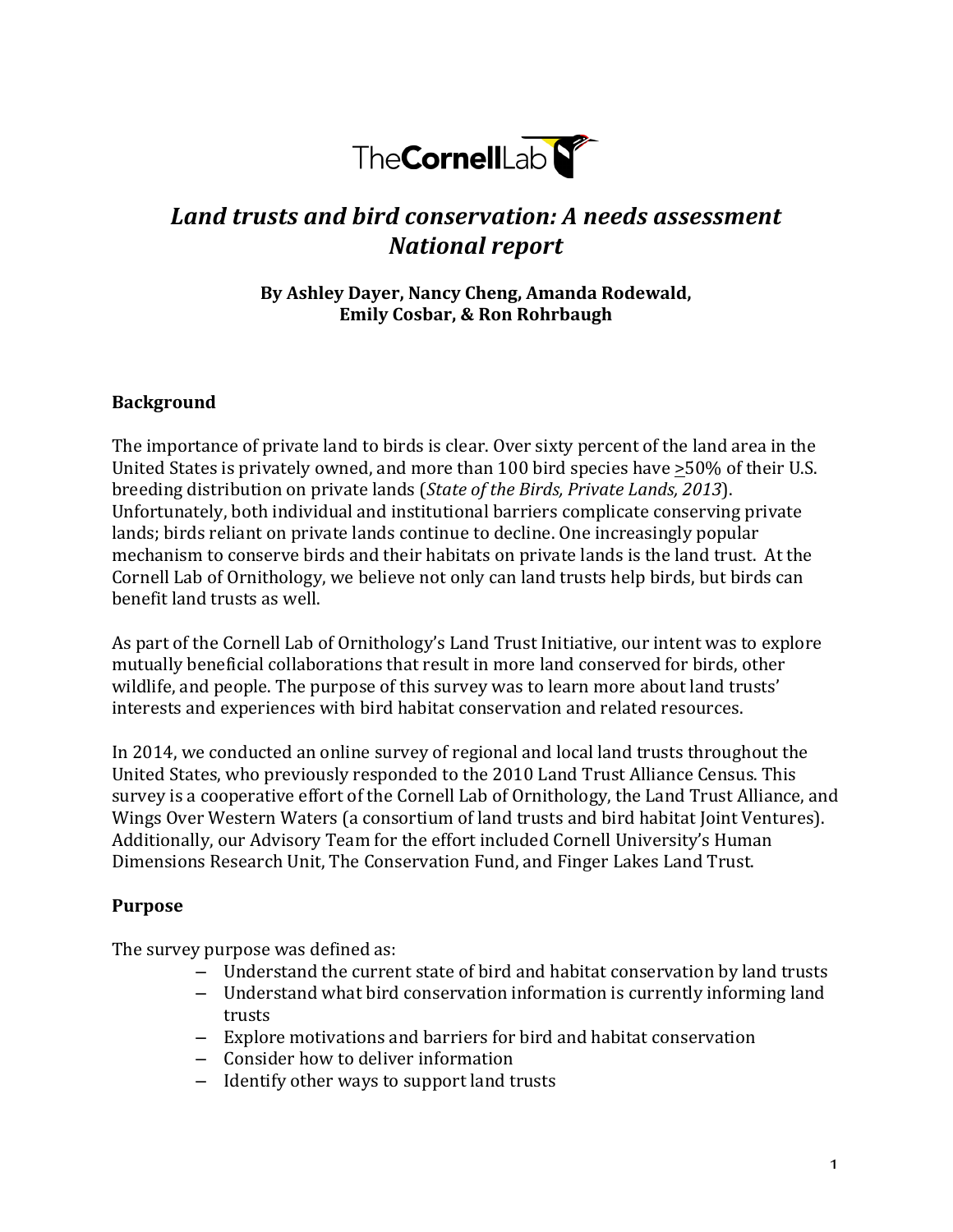# **Methods**

Interviews were conducted to inform survey questions and response options. The land trust survey was implemented using Survey Monkey (an online survey program) and sent to U.S. land trusts working at the sub-national level. One initial request and four subsequent reminders were sent to those who did not complete the survey between March and April 2014. Six hundred and fourteen land trusts responded to the survey with a response rate of 42%.

A national Land Trust Alliance conference registration drawing was used as an incentive to complete the survey. Phone surveys were conducted for land trusts that did not respond to the online survey in order to check for non-response bias.

# **Results for All Land Trusts**

Largely believe they are benefiting birds and habitat (especially forests). Respondents were asked: "Approximately what percentage of the total acreage protected by your land trust maintains or protects these benefits?" About 78% of all land trusts indicated that between 76-100% of their land benefits "wildlife habitat in general." Following closely was "bird habitat" (71%) and "important natural areas" (51%). Respondents were also asked: "Approximately what percentage of the total acreage protected by your land trust is characterized by the following types of land?" About 45% of all land trusts indicated that between 76-100% of their land is characterized as "forest."

*Nearly ½* of land trusts put land under easement due to birds and nearly <sup>2</sup>/<sub>3</sub> considered birds *in management plans.* In the past five years, land trusts have completed a variety of conservation activities to advance land protection for birds. In order of most commonly completed by land trusts were "considered information about birds when creating a land management plan"  $(61%)$ , "prioritized land for protection due, at least in part, to bird conservation benefits" (56%), "put land under conservation easement due, at least in part, to bird conservation benefits" (47%), "purchased land in fee due, at least in part, to bird conservation benefits" (38%), and "considered information about birds when creating a strategic habitat conservation plan" (38%). Only sixteen percent of land trusts indicated, "our land trust has not completed any of the above in the past 5 years."

*Inventory of birds, bird walks, and invasives management were the most common actions for birds*. In the past five years, land trusts have also completed more specific conservation activities related to birds and habitat. The top response, with the largest percentage of land trusts indicating its completion, was "hosted a bird walk" by 62% of all land trusts. Following closely were "managed invasive species to create or maintain habitat" (57%), "inventoried birds (i.e., species list)"  $(52%)$ , and "installed or maintained nest boxes" (49%).

*Majority believes there is right amount of information, but not widely using conservation plans, science articles, or eBird.* We were interested in land trusts' views on the amount of information available to land trusts on birds in their region. Forty-five percent thought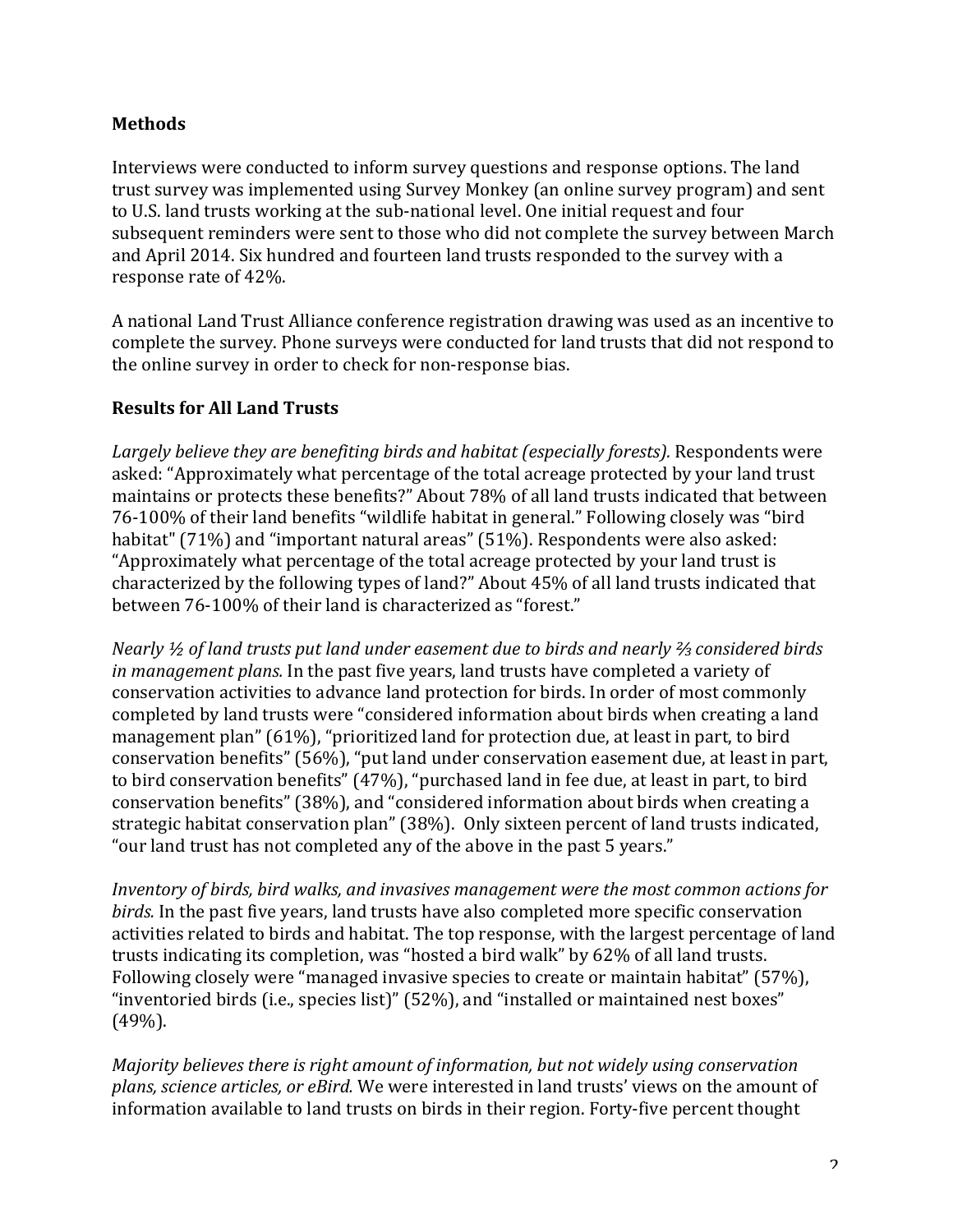there was just the right amount of information,  $35\%$  thought there was too little,  $18\%$ didn't know, and 1% thought there was too much.

When asked what types of information about birds their land trust used in the past five years, the most common response was "information from a scientist we know who specializes in birds"  $(47%)$ , followed closely by "biodiversity data that includes birds as one part" (42%), "Audubon's Important Bird Areas" (41%), "information our organization collected about birds"  $(36\%)$ , and "regional or state bird conservation plans"  $(35\%)$ . Although regional/state conservation plans were used by a third of land trusts, national conservation plans and bird species conservation plans were only used by 17% and 19% of land trusts respectively. The two items most directly related to science and monitoring were also not as widely used by land trusts ("science article" [20%] and "eBird" [19%]).

*Greatest barrier is funding, then staff/volunteer capacity.* We were interested in determining what barriers keep land trusts from accomplishing bird conservation activities. Regardless of whether the activity was land protection, land management, land monitoring, or engaging people, about 60-75% of all land trusts "agreed" or "strongly agreed" that funding was the biggest barrier, followed by staff/volunteers with a range between 50-60%. The availability of knowledge/skills was thought to be less of a barrier, with a range between 35-45%.

*Greatest motivation is land protection, then funding (but all benefits are motivating).* We were interested in determining the greatest motivations for land trusts to contribute more to bird conservation. About 80-100% of all land trusts "agreed" or "strongly agreed" that the various different outcomes were all highly motivating to spark their land trust's interest in bird habitat conservation. The most agreed upon response was "more land protected" and "more donor funding sources" (92%); followed by "more grant funding sources" and "more awareness of our land trust" (90%); "more birds protected" (89%); "more members" (85%); "more connections to partner organizations" (84%); "more media coverage" and "more volunteers" (83%).

*Place-based information would be beneficial, especially via the web.* Land trusts had a high level of agreement (between 80-100% either "agreed" or "strongly agreed") that the following area-specific information would increase their land trust's ability to conduct bird habitat conservation: 1) Funding sources for protecting and managing land for birds; 2) Value of your area to bird populations; 3) Priority bird habitats for your area; 4) Priority locations/sites for birds in your area; 5) Priority bird species for your area; 6) Top threats to bird species in your area; 7) How to manage habitats in your area for birds; and 8) Bird conservation partners in your area.

Respondents also had a high level of agreement ("agreed" or "strongly agreed") that their land trust would like to receive information about birds and bird habitat conservation via the web in the following ways: 1) Web-based information  $(87%)$ ; 2) Interactive web tool with place-based information  $(82%)$ . The remaining non-web approaches were less popular: 3) Training at a state land trust network meeting (70%); 4) Printed manual  $(62\%)$ ; 5) Training at Land Trust Alliance's Rally  $(56\%)$ .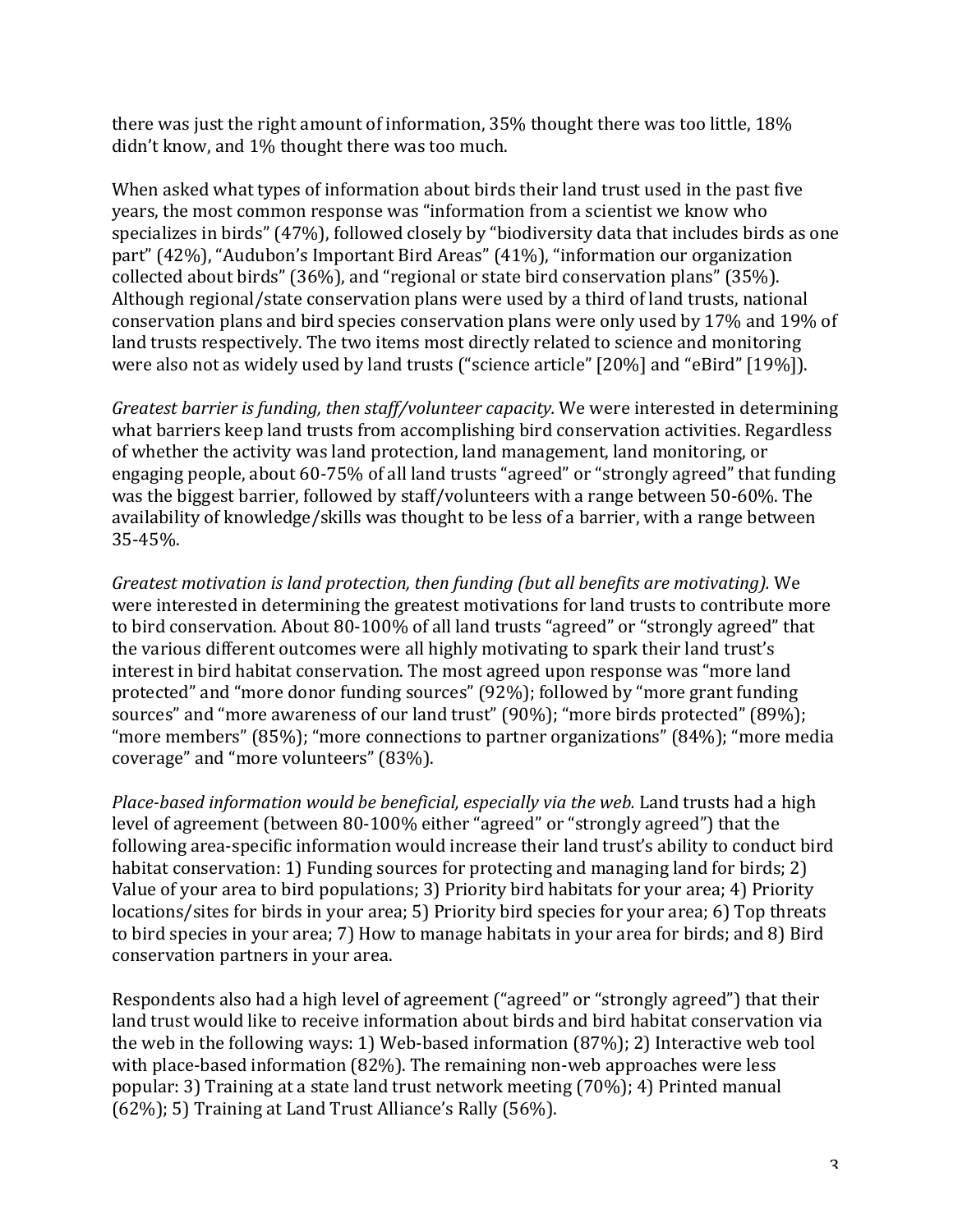Funds would best ensure land trusts conserve more bird habitat, followed by monitoring support. Respondents were asked: "Do you agree or disagree that your land trust's ability to conduct bird habitat conservation would increase with the following types of resources?" Respondents had a high level of agreement ("agreed" or "strongly agreed") that they would be able to increase conservation with the following resources: 1) A new grant program for birds and habitat  $(87%)$ ; 2) Matching funds sources for grants from existing sources for birds and habitat  $(84%)$ ; 3) Availability of volunteers to inventory or monitor birds  $(79%)$ ; 4) A tool to allow staff or volunteers to inventory or monitor birds (75%).

## **Summary of Recommendations for Land Trusts Based on Survey Results, Interviews, and Follow-up Presentations**

Recommendations are based upon results from regional network leader interviews, bird conservation land trust interviews, and our online survey of over 600 land trusts, as well as feedback from presentations to the North American Bird Conservation Initiative (NABCI) US Committee, NABCI Private Lands Working Group, Partners in Flight Western Working Group, our Land Trust Advisory Team, a session with 25 survey participants at the Land Trust Alliance's national conference, and responses to a presentation to 50 land trusts at a citizen science workshop at the conference.

To engage land trusts in bird conservation, we recommend efforts to foster collaborations focus on the following:

- 1. Many land trusts are already engaged in bird conservation; learn from them and share their stories, including learning from Audubon.
- 2. Address needs for funding mechanisms for upland bird habitat protection potential sources are Farm Bill programs, state wildlife grants, Partners for Fish and Wildlife programs, and starting a new small grants program.
- 3. Ask the question: "Is it problematic that information sources typically don't include bird conservation plans?" If so, consider how to increase awareness and use of plans.
- 4. Address need for volunteers and monitoring through connecting land trusts with eBirders and other bird enthusiasts.
- 5. Provide land trusts with service area-based resources, connected to larger landscapes.
- 6. Follow-up with these  $500+$  land trusts who are interested—connect them to Joint Ventures, other potential bird conservation partners, and resources.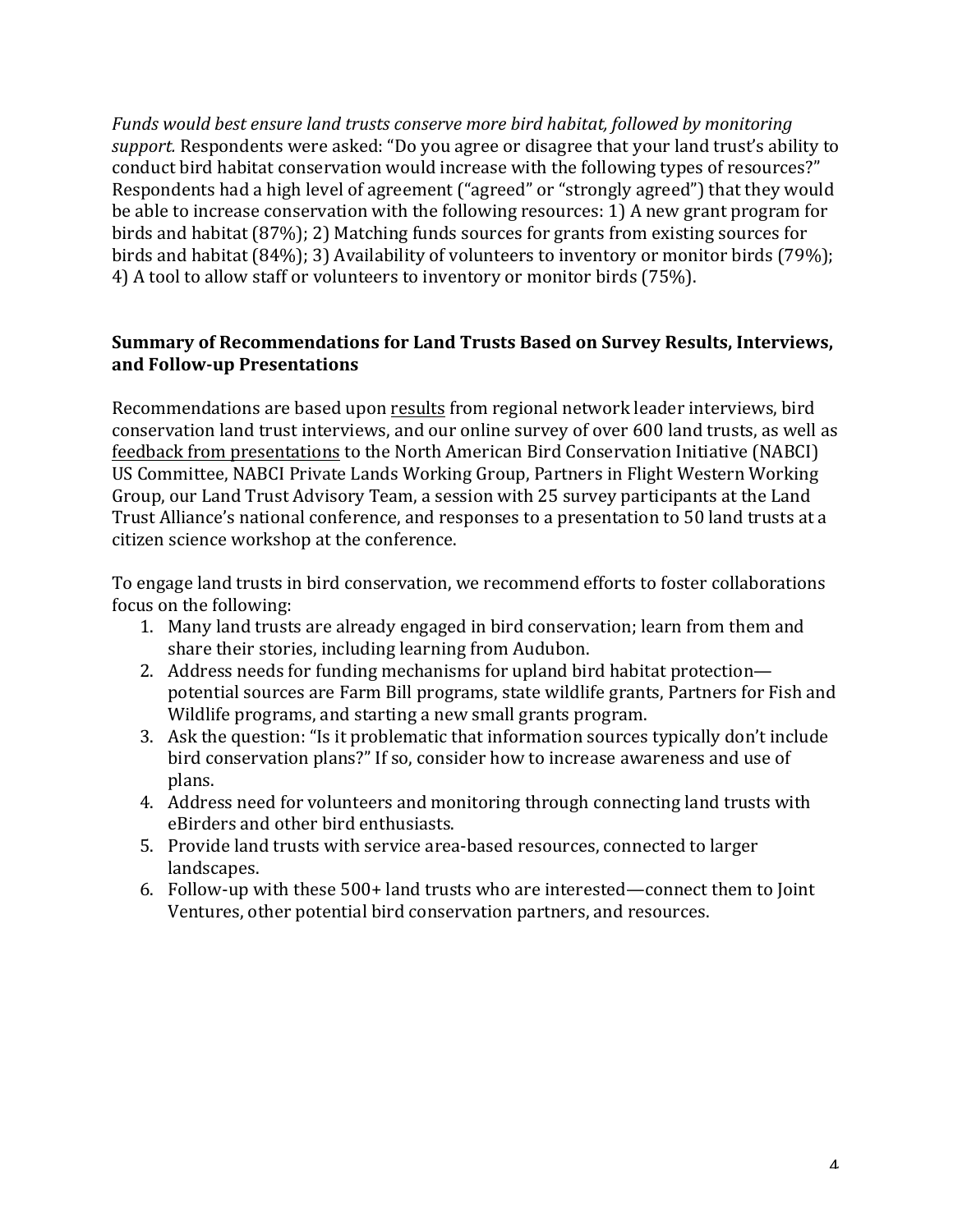## **Next Steps**

We propose three next steps for the Cornell Lab Land Trust Initiative to address the research-based recommendations above.

## **Web Resources Portal for Land Trusts**

- o Recommendation
	- A basic website for broad awareness-building that links to bird conservation resources and presents the benefits of these resources to land trusts
		- Resources may include: bird conservation plans, eBird, All About Birds, North American Birds Online, Important Bird Areas, Joint Ventures, International Migratory Bird Day
	- Provide case studies and examples from land trusts
	- **•** Draw land trusts to the website with regular e-newsletters highlighting a resource or new material on the website
- o Outcomes
	- More land trusts accessing bird conservation resources
	- More land trusts considering information about birds when creating a land management plan or a habitat conservation plan

# - **eBird for Land Trusts**

- o Recommendation
	- Connecting land trusts with eBird is essential (given results about land trust barriers for conservation and our resources at the Lab)
		- Ensure land trust lands are hotspots
		- Focus birders on birding land trust hotspots
		- Better understand and communicate how land trusts are using eBird
		- Consider how to address any challenges land trusts have experienced with eBird (e.g., private easement information)
	- Develop outreach campaign to reach out to land trusts and engage them in eBird—the following tools should be considered:
		- Webinars
		- State, regional, and national trainings at land trust meetings
		- Special section on the Web Resources Portal for Land Trusts including training content, success stories, and videos
		- "Market" through current list of land trusts, Saving Lands, and regional and state networks
- o Outcomes
	- More land trusts inventorying and monitoring birds (and using birds as indicators)
	- More information about birds on private lands in eBird
	- More land trusts using bird information to justify conservation